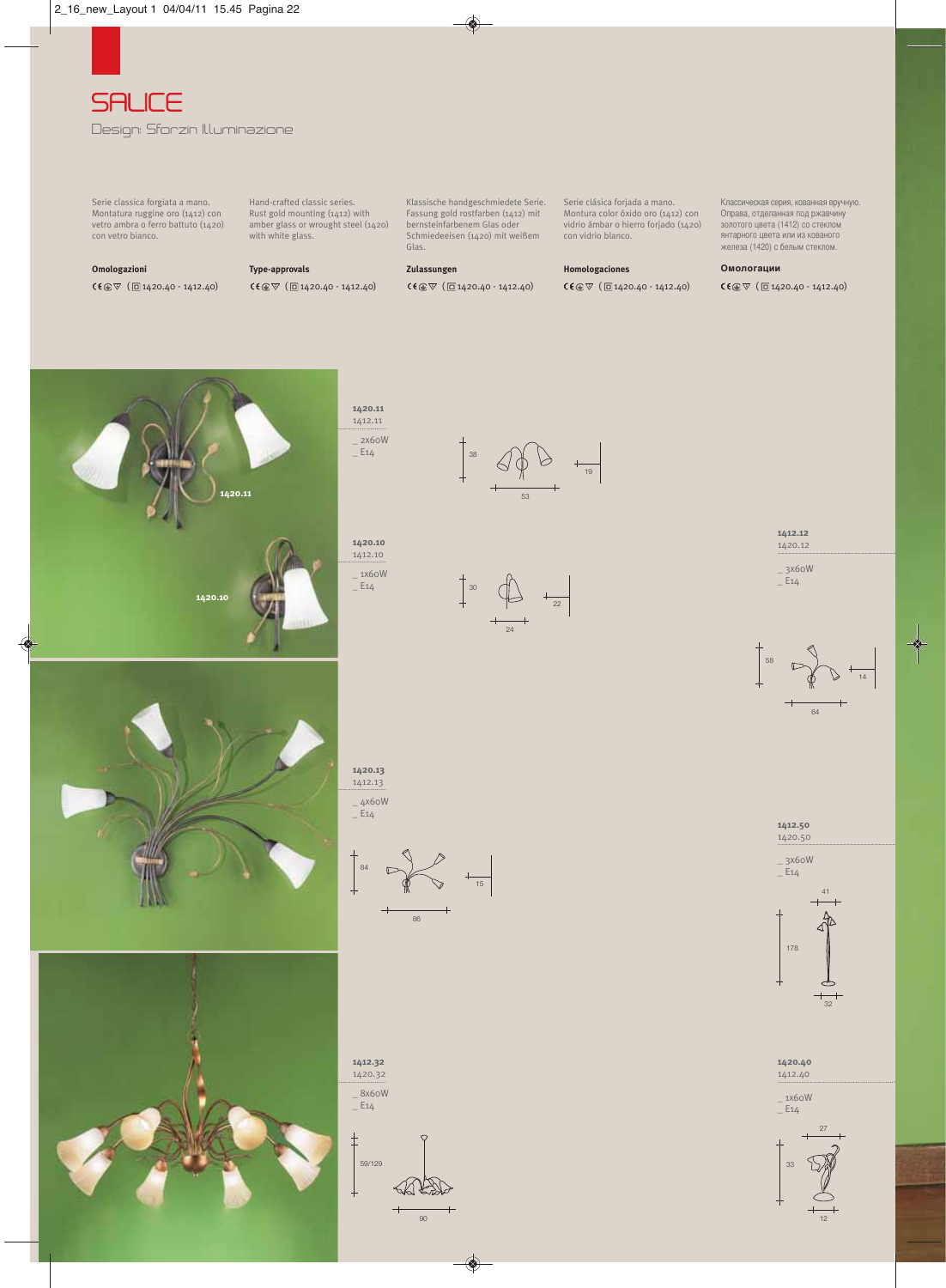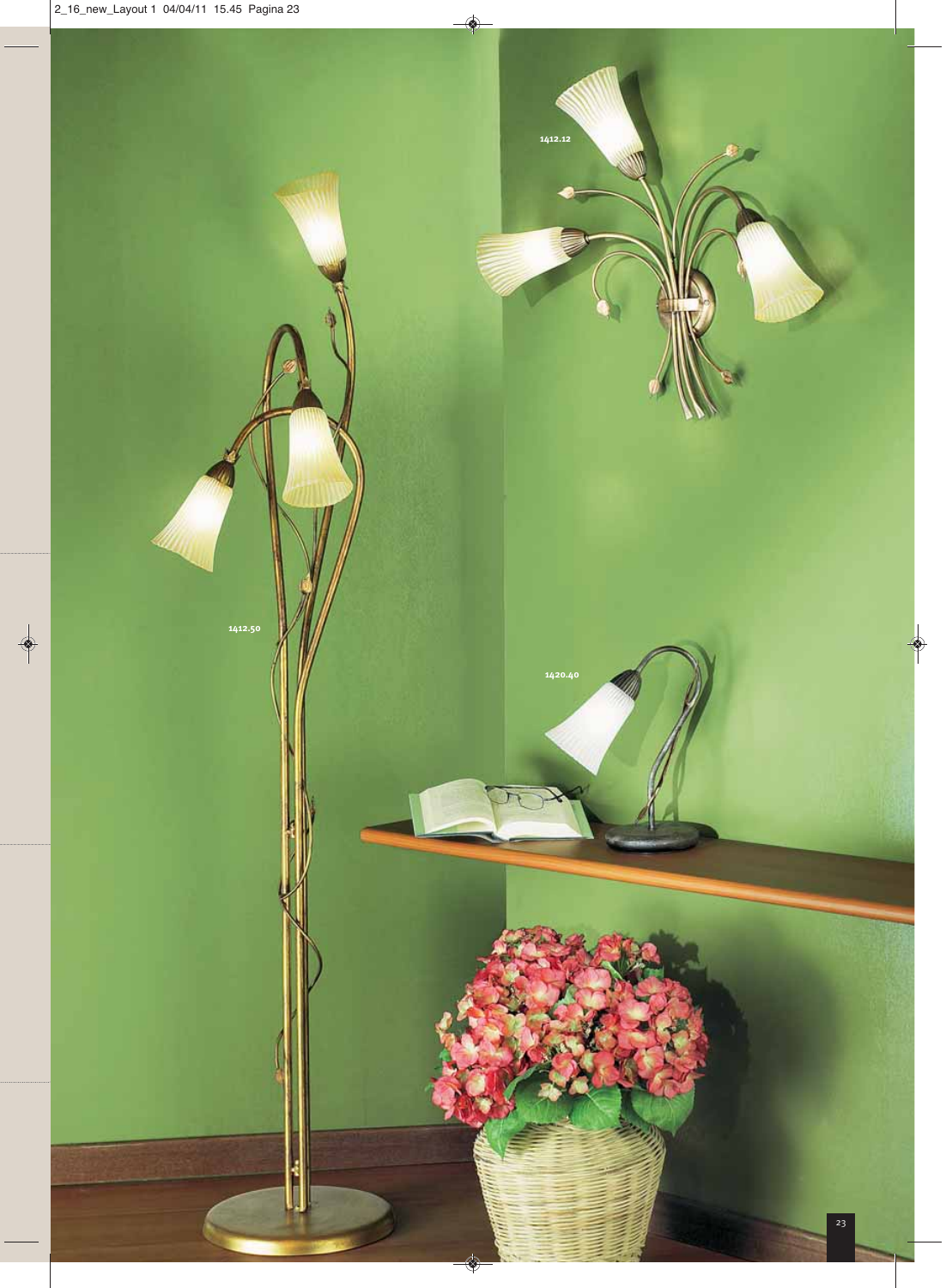

Serie classica forgiata a mano. Montatura ruggine oro (1412) con vetro ambra o ferro battuto (1420) con vetro bianco.

**Omologazioni**

Hand-crafted classic series. Rust gold mounting (1412) with amber glass or wrought steel (1420) with white glass.

**Type-approvals**

Klassische handgeschmiedete Serie. Fassung gold rostfarben (1412) mit bernsteinfarbenem Glas oder Schmiedeeisen (1420) mit weißem Glas.

# **Zulassungen**

Serie clásica forjada a mano. Montura color óxido oro (1412) con vidrio ámbar o hierro forjado (1420) con vidrio blanco.

**Homologaciones**

лассическая серия, кованная вручную. Оправа, отделанная под ржавчину золотого цвета (1412) со стеклом янтарного цвета или из кованого железа (1420) с белым стеклом.

**Омологации**

 $C \in \mathbb{Q}$ 





95x70

**1**412.20





**1420.21** 

\_ 8x60W \_<br>\_ E14







60

 $\vdash$ 

≺≲ା≮  $\overline{\phantom{0}}$